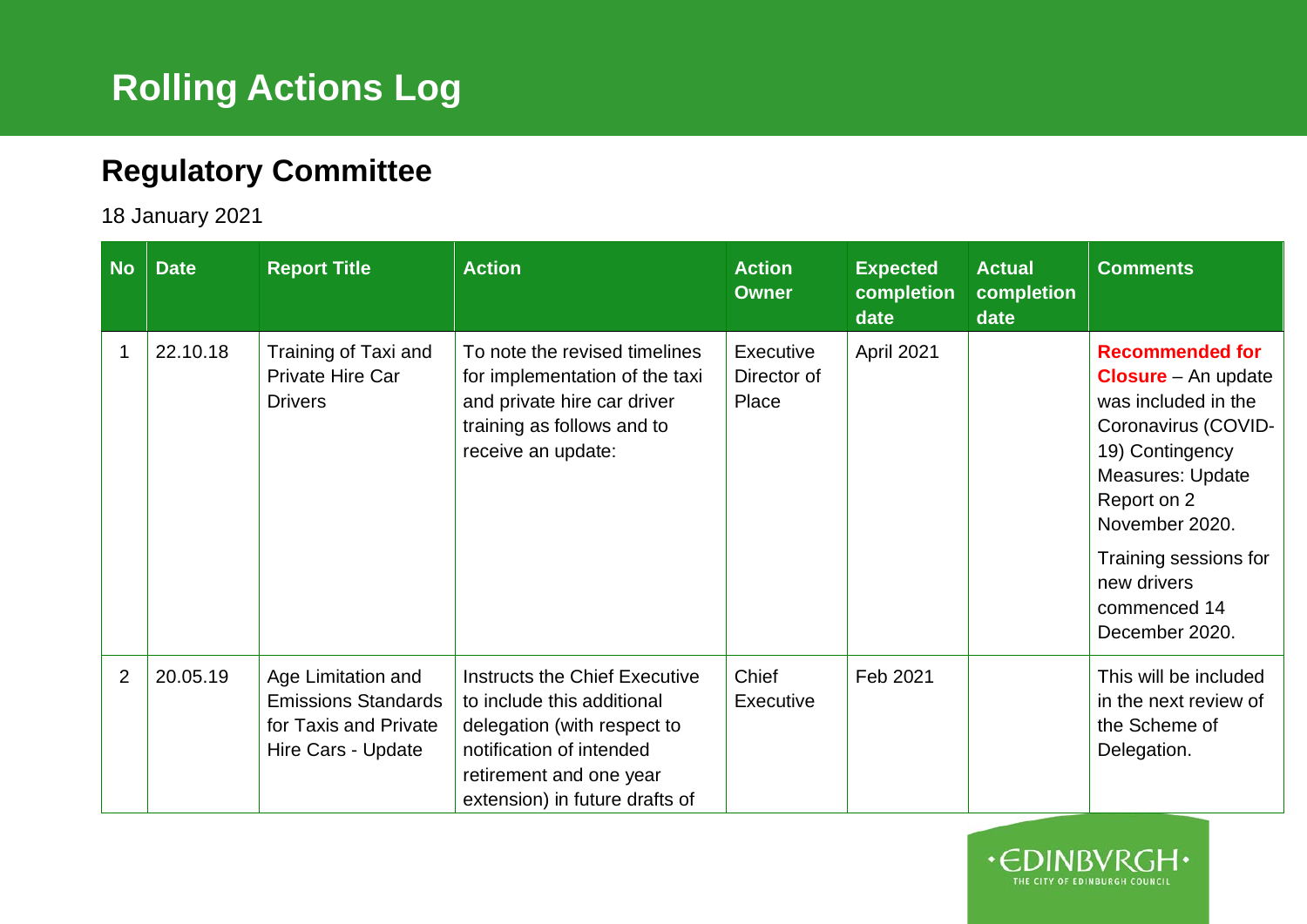| <b>No</b> | <b>Date</b> | <b>Report Title</b>                                                                                                                      | <b>Action</b>                                                                                                                                                                                                                                                                                                                                                       | <b>Action</b><br><b>Owner</b>     | <b>Expected</b><br>completion<br>date | <b>Actual</b><br>completion<br>date | <b>Comments</b>                                                                  |
|-----------|-------------|------------------------------------------------------------------------------------------------------------------------------------------|---------------------------------------------------------------------------------------------------------------------------------------------------------------------------------------------------------------------------------------------------------------------------------------------------------------------------------------------------------------------|-----------------------------------|---------------------------------------|-------------------------------------|----------------------------------------------------------------------------------|
|           |             |                                                                                                                                          | the Council's Scheme of<br>Delegation when submitted to<br>Council for approval.                                                                                                                                                                                                                                                                                    |                                   |                                       |                                     |                                                                                  |
| 3         | 19.08.19    | Request for<br>Variation: Taxi<br><b>Vehicle Licence</b><br>Conditions<br>(Advertising)                                                  | Instructs the Chief Executive<br>to include this additional<br>delegation in future drafts of<br>the Council's Scheme of<br>Delegation when submitted to<br>Council for approval.                                                                                                                                                                                   | Chief<br>Executive                | Feb 2021                              |                                     | This will be included<br>in the next review of<br>the Scheme of<br>Delegation.   |
| 4         | 21.10.19    | Air Weapons and<br>Licensing (Scotland)<br>Act 2015 - Sexual<br>Entertainment<br>Venues - Update<br><b>After Initial</b><br>Consultation | 1)<br>To note the report and<br>the responses to the<br>initial public<br>consultation on the<br>licensing of sexual<br>entertainment venues.<br>2)<br>To agree, in principle,<br>to adopt a scheme to<br>licence sexual<br>entertainment venues.<br>3)<br>To instruct that officers<br>draft a proposed Sexual<br><b>Entertainment Venue</b><br>(SEVs) resolution, | Executive<br>Director of<br>Place | March 2021                            |                                     | <b>Recommended for</b><br><b>Closure</b><br>Report on agenda for<br>January 2021 |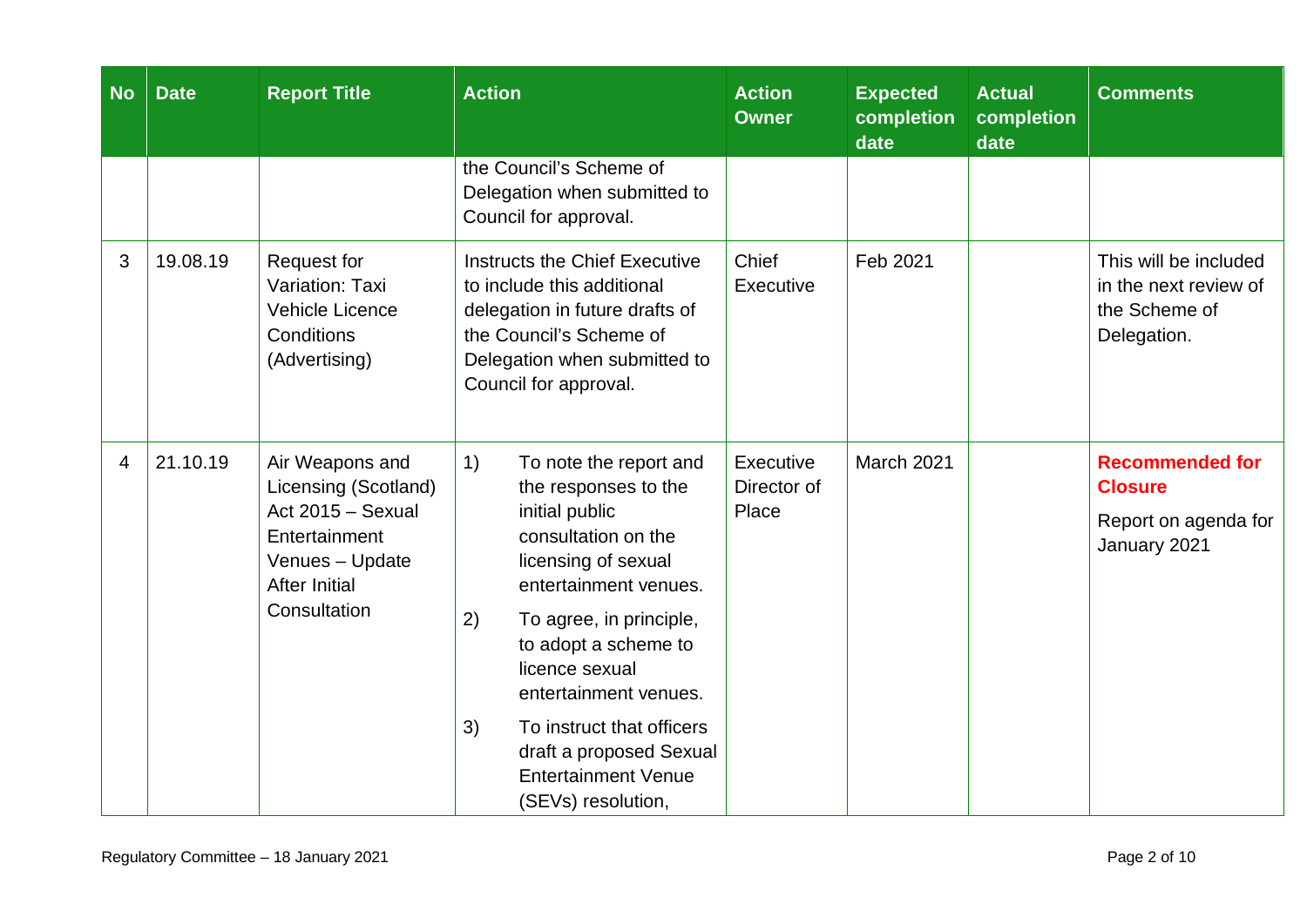| <b>No</b> | <b>Date</b> | <b>Report Title</b>                                                             | $\overline{\mathsf{Action}}$                                                                                                                                                                                                                                                                                                         | <b>Action</b><br><b>Owner</b>     | <b>Expected</b><br>completion<br>date | <b>Actual</b><br>completion<br>date | <b>Comments</b>                                                                     |
|-----------|-------------|---------------------------------------------------------------------------------|--------------------------------------------------------------------------------------------------------------------------------------------------------------------------------------------------------------------------------------------------------------------------------------------------------------------------------------|-----------------------------------|---------------------------------------|-------------------------------------|-------------------------------------------------------------------------------------|
|           |             |                                                                                 | policy and conditions of<br>licence for the<br>Committee to agree.<br>4)<br>To note that a statutory<br>consultation on the<br>agreed policy would<br>then be carried out with<br>the results and<br>recommendations to be<br>brought back to the<br>Committee for final<br>approval.                                                |                                   |                                       |                                     |                                                                                     |
| 5         | 21.10.19    | <b>Street Trading: High</b><br><b>Street and Hunter</b><br><b>Square Update</b> | 1)<br>To note the report and<br>affirms the terms of the<br>existing street trading<br>policy as set out in<br>Appendix 2 of the<br>report.<br>2)<br>To support, in principle,<br>the proposals and<br>changes to policy<br>detailed in paragraphs<br>4.6, 4.7, 4.8, 4.9, 4.11<br>and 4.17 and to include<br>a review of options for | Executive<br>Director of<br>Place | Spring 2021                           |                                     | <b>Recommended for</b><br><b>Closure</b><br>Report on agenda for<br>18 January 2021 |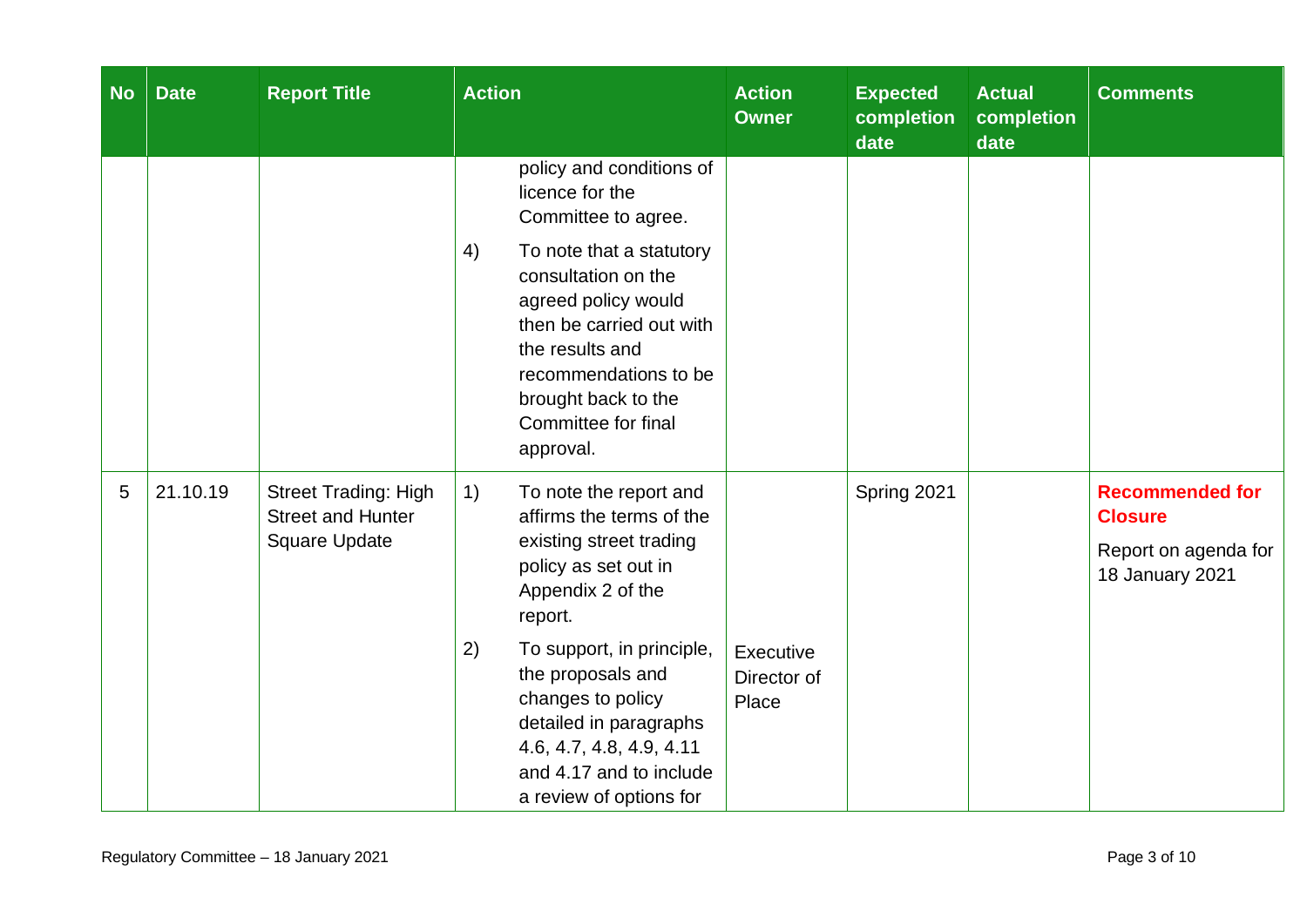| <b>No</b> | <b>Date</b> | <b>Report Title</b> | <b>Action</b>                                                                                                                                                                                                                                               | <b>Action</b><br><b>Owner</b> | <b>Expected</b><br>completion<br>date | <b>Actual</b><br>completion<br>date | <b>Comments</b> |
|-----------|-------------|---------------------|-------------------------------------------------------------------------------------------------------------------------------------------------------------------------------------------------------------------------------------------------------------|-------------------------------|---------------------------------------|-------------------------------------|-----------------|
|           |             |                     | the management of<br>Hunter Square during<br>the August Festivals,<br>the report to be brought<br>back to committee in 3<br>cycles.                                                                                                                         |                               |                                       |                                     |                 |
|           |             |                     | 3)<br>To note the<br>commitment that further<br>work will be undertaken<br>by Council officers in<br>relation to the wider<br>plans for the use of<br><b>Mound Precinct and</b><br>Playfair Steps, following<br>the completion of the<br>construction work. |                               |                                       |                                     |                 |
|           |             |                     | 4)<br>To agree that in the<br>meantime no changes<br>will be made to the High<br>Street (with the<br>exception of the area<br>outside 329 High<br>Street) and Playfair<br>Steps/Mound Precinct,                                                             |                               |                                       |                                     |                 |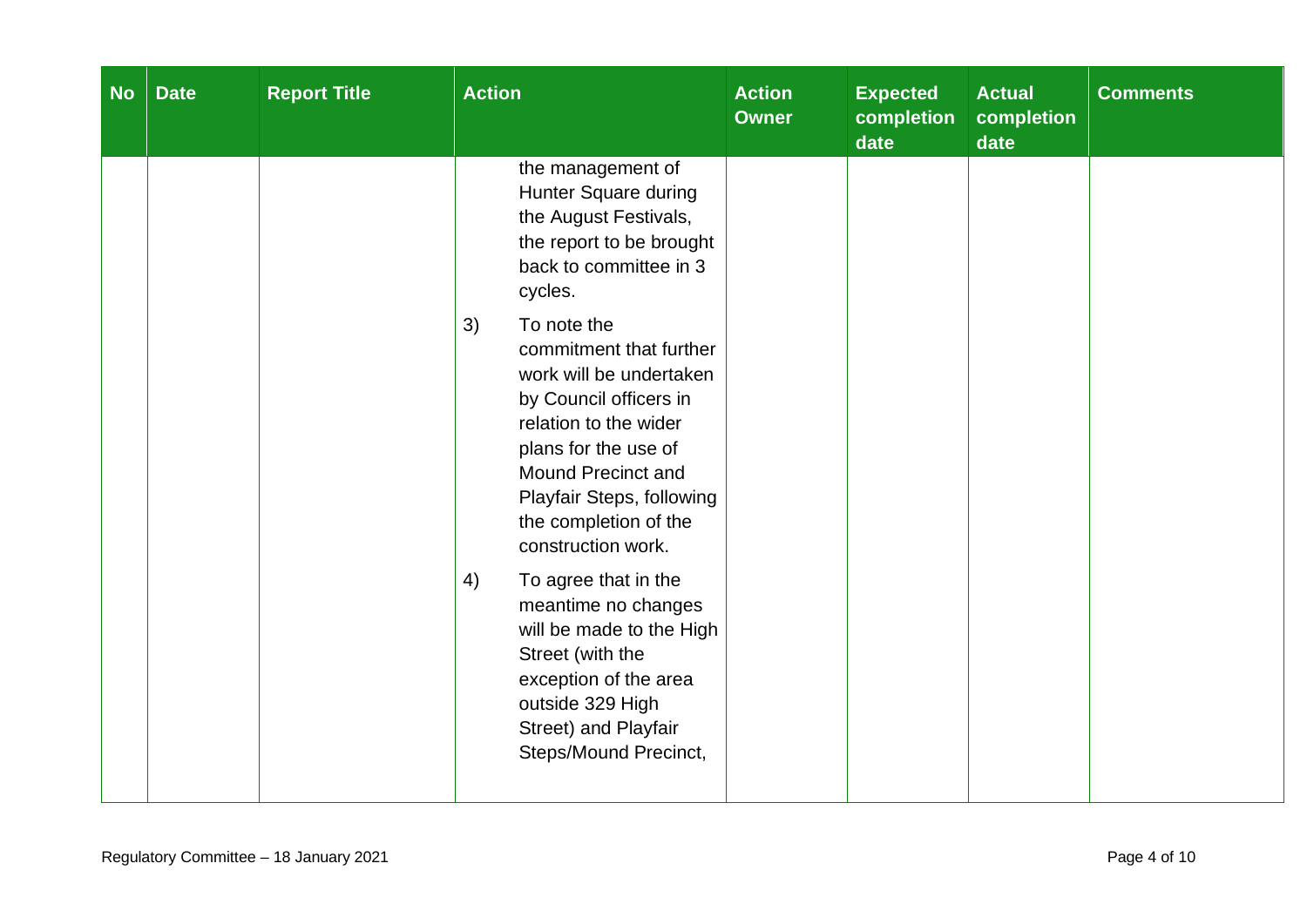| <b>No</b> | <b>Date</b> | <b>Report Title</b>                                     | <b>Action</b>                                                                                                                                                         | <b>Action</b><br><b>Owner</b>                              | <b>Expected</b><br>completion<br>date | <b>Actual</b><br>completion<br>date | <b>Comments</b> |
|-----------|-------------|---------------------------------------------------------|-----------------------------------------------------------------------------------------------------------------------------------------------------------------------|------------------------------------------------------------|---------------------------------------|-------------------------------------|-----------------|
|           |             |                                                         | as recommended in<br>paragraph 4.12.                                                                                                                                  |                                                            |                                       |                                     |                 |
|           |             |                                                         | 5)<br>To agree that no further<br>licences are granted for<br>the area outside 329<br><b>High Street as</b><br>recommended in<br>paragraph 4.13.                      |                                                            |                                       |                                     |                 |
|           |             |                                                         | 6)<br>To agree to introduce a<br>daily rate for charitable<br>organisations as<br>recommended in<br>paragraph 4.20.                                                   |                                                            |                                       |                                     |                 |
|           |             |                                                         | To instruct officers to<br>7)<br>engage with Visit<br>Scotland in relation to<br>any objections they<br>may have to four stalls<br>being sited at 249 High<br>Street. |                                                            |                                       |                                     |                 |
| 6         | 21.10.19    | <b>Internal Audit</b><br>$Findings -$<br>Timescales for | To include expected<br>completion dates of<br>management actions identified<br>in the Audit in the Committee's                                                        | Executive<br>Directors of<br>Place and<br><b>Resources</b> |                                       |                                     |                 |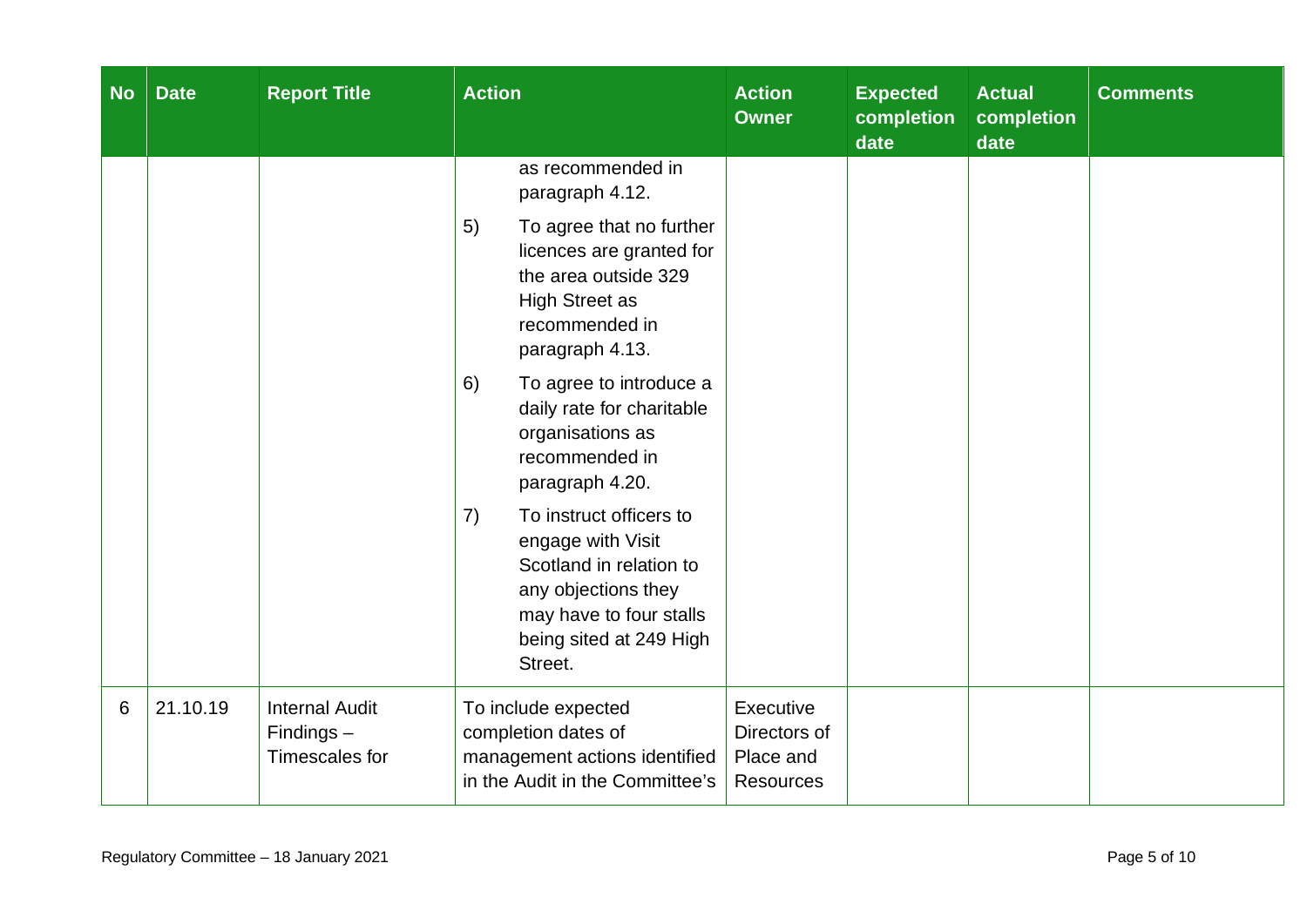| <b>No</b> | <b>Date</b> | <b>Report Title</b>                        | <b>Action</b>                                                                                            | <b>Action</b><br><b>Owner</b>                | <b>Expected</b><br>completion<br>date  | <b>Actual</b><br>completion<br>date | <b>Comments</b>                                                                                                                            |
|-----------|-------------|--------------------------------------------|----------------------------------------------------------------------------------------------------------|----------------------------------------------|----------------------------------------|-------------------------------------|--------------------------------------------------------------------------------------------------------------------------------------------|
|           |             | Completion of<br><b>Management Actions</b> | rolling actions log for ongoing<br>monitoring of progress.                                               |                                              |                                        |                                     |                                                                                                                                            |
|           |             |                                            | Implementation of<br>1.<br>system upgrade to APP<br>Civica CX                                            | Executive<br>Director of<br><b>Resources</b> | <b>March 2021</b><br>September<br>2021 |                                     | It is hoped that this<br>system update will<br>be completed by<br>September 2021.                                                          |
|           |             |                                            | 2.<br>Performance<br>assessment of system<br>issues with APP as part<br>of a wider performance<br>report | Executive<br>Director of<br>Place            | March 2021                             |                                     | This action is<br>currently being<br>progressed.                                                                                           |
|           |             |                                            | 3.<br><b>BACS</b> payment<br>reference                                                                   | Executive<br>Director of<br>Place            | March 2021                             |                                     | Further work is<br>required to identify a<br>manageable solution<br>for BACs payment<br>processing for<br>licence application<br>payments. |
|           |             |                                            | 4.<br><b>Inspection Revisit</b><br>Policy                                                                | Executive<br>Director of<br>Place            | <b>March 2021</b>                      |                                     | This has been<br>delayed due to<br>COVID-19.                                                                                               |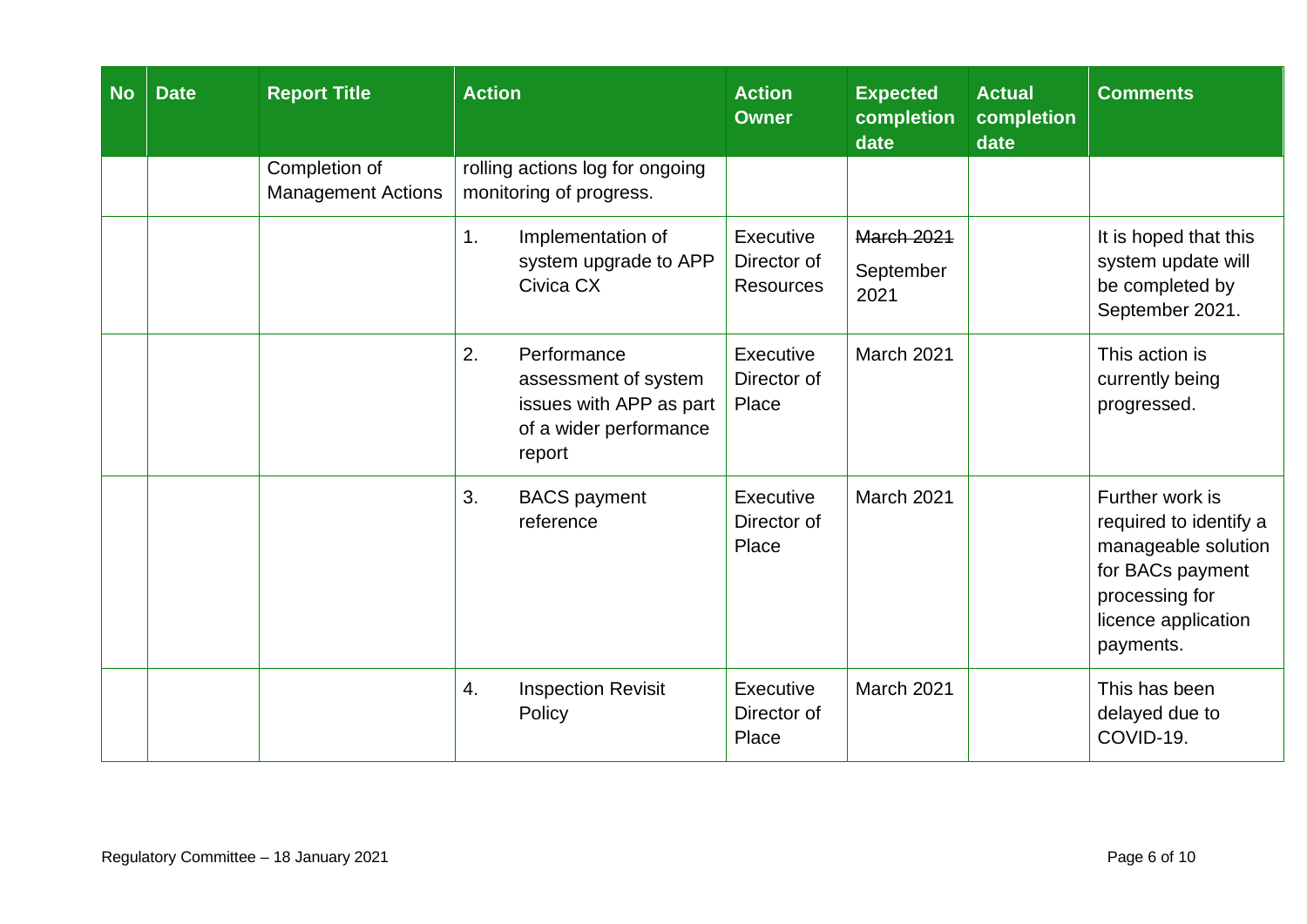| <b>No</b> | <b>Date</b> | <b>Report Title</b> | <b>Action</b>                                                                  | <b>Action</b><br><b>Owner</b>                | <b>Expected</b><br>completion<br>date | <b>Actual</b><br>completion<br>date | <b>Comments</b>                                                                                                 |
|-----------|-------------|---------------------|--------------------------------------------------------------------------------|----------------------------------------------|---------------------------------------|-------------------------------------|-----------------------------------------------------------------------------------------------------------------|
|           |             |                     | 5.<br>Allocation of Inspection<br><b>Visits</b>                                | Executive<br>Director of<br>Place            | November<br>2019                      | 29 January<br>2020                  | closed by service<br>area on 29/1/20.<br>Waiting on audit<br>closing the<br>recommendation                      |
|           |             |                     | 6.<br>Inspection<br>documentation                                              | Executive<br>Director of<br>Place            | October<br>2019                       | 29 January<br>2020                  | <b>Closed on 2</b><br>November $2020 -$<br>this action has now<br>been implemented<br>and the action<br>closed. |
|           |             |                     | 7.<br><b>Request Refund Policy</b>                                             | Executive<br>Director of<br>Place            | October<br>2019                       |                                     | <b>Closed on 2</b><br>November 2020 -<br>this action has now<br>been implemented<br>and the action<br>closed.   |
|           |             |                     | 8.<br><b>Reconciliation between</b><br>physical applications<br>and APP system | Executive<br>Director of<br><b>Resources</b> | October<br>2019                       |                                     | <b>Closed on 2</b><br>November 2020 -<br>this action has now<br>been implemented<br>and the action<br>closed.   |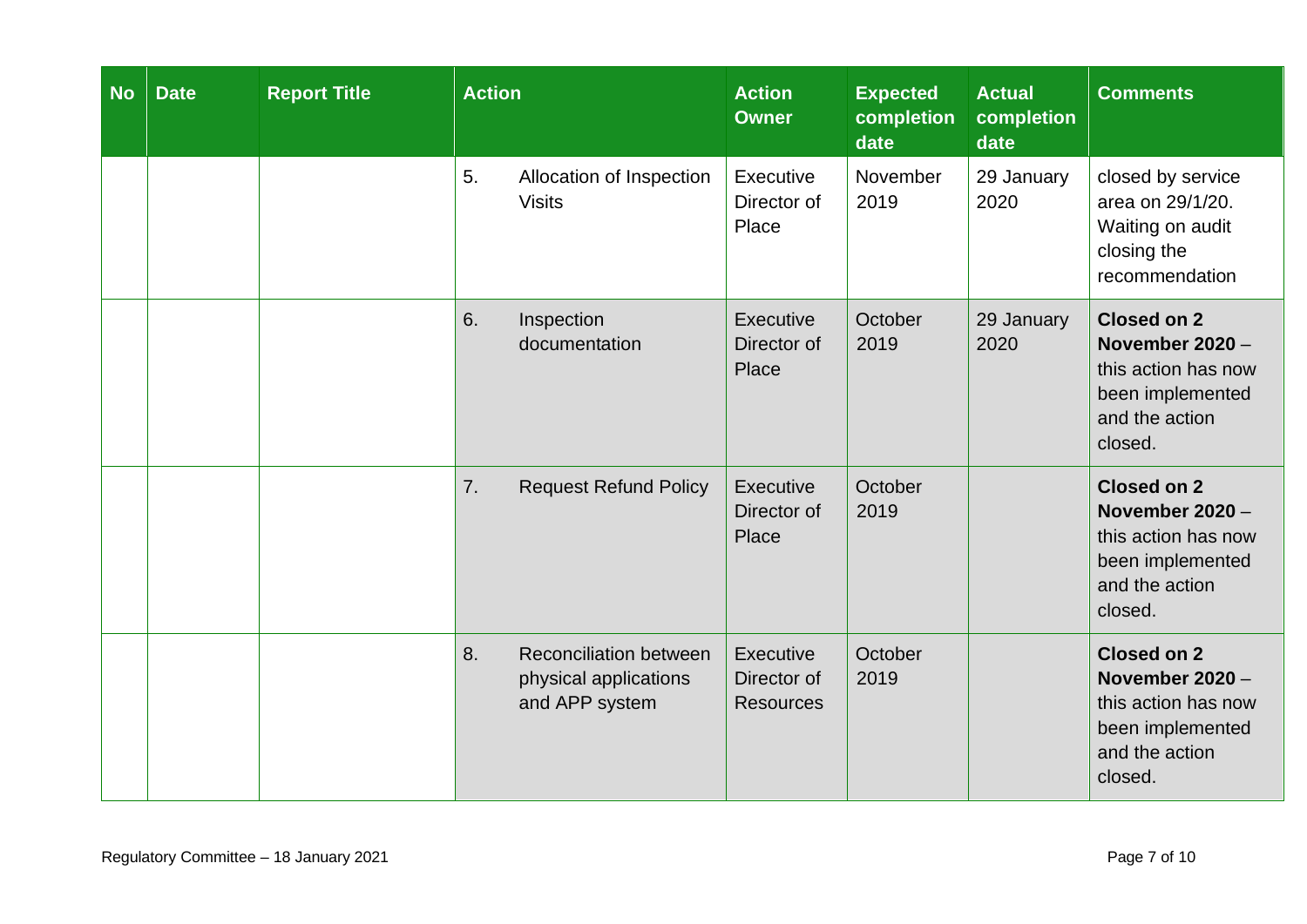| <b>No</b>      | <b>Date</b> | <b>Report Title</b>                      | <b>Action</b>                                                                                                                                                                                                                                                                 | <b>Action</b><br><b>Owner</b>     | <b>Expected</b><br>completion<br>date | <b>Actual</b><br>completion<br>date | <b>Comments</b>                                                                                                        |
|----------------|-------------|------------------------------------------|-------------------------------------------------------------------------------------------------------------------------------------------------------------------------------------------------------------------------------------------------------------------------------|-----------------------------------|---------------------------------------|-------------------------------------|------------------------------------------------------------------------------------------------------------------------|
|                |             |                                          | 9.<br><b>HMO Key Performance</b><br>Indicators and<br><b>Performance Reporting</b>                                                                                                                                                                                            | Executive<br>Director of<br>Place | March 2021                            |                                     | It is hoped to<br>complete this action<br>by March 2021                                                                |
|                |             |                                          | <b>Training and Guidance</b><br>10.<br>documentation                                                                                                                                                                                                                          | Executive<br>Director of<br>Place | November<br>2020                      |                                     | <b>Recommended for</b><br><b>Closure</b>                                                                               |
|                |             |                                          | 11.<br><b>HMO</b> application<br>processing procedures                                                                                                                                                                                                                        | Executive<br>Director of<br>Place | December<br>2019                      |                                     | <b>Closed on 2</b><br>November 2020 -<br>this action has now<br>been implemented<br>and the action<br>closed.          |
| $\overline{7}$ | 09.03.20    | <b>Private Hire Car</b><br>Overprovision | To instruct officers to<br>undertake the actions as<br>detailed in section 5 of the<br>report:<br>Officers would<br>$\bullet$<br>undertake necessary<br>actions to appoint an<br>appropriately<br>experienced and skilled<br>external consultant to<br>undertake the required | Executive<br>Director of<br>Place | <b>June 2021</b>                      |                                     | Procurement of<br>consultants was<br>delayed by the public<br>health emergency.<br>Procurement has<br>now recommenced. |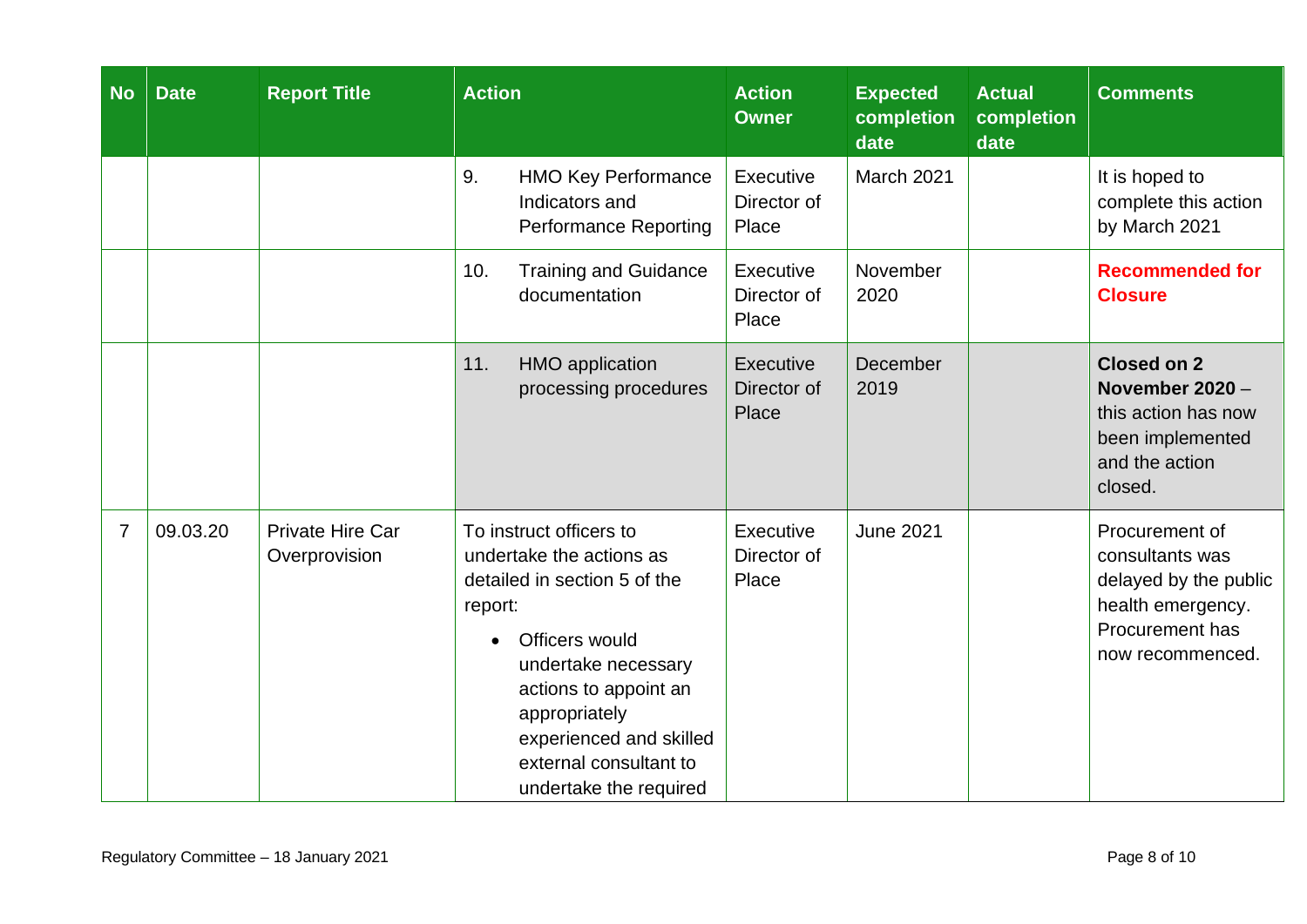| <b>No</b> | <b>Date</b> | <b>Report Title</b> | <b>Action</b>                                                                                                                                                                                                                                                                                                                                                                                                                                                                                                                                                | <b>Action</b><br><b>Owner</b> | <b>Expected</b><br>completion<br>date | <b>Actual</b><br>completion<br>date | <b>Comments</b> |
|-----------|-------------|---------------------|--------------------------------------------------------------------------------------------------------------------------------------------------------------------------------------------------------------------------------------------------------------------------------------------------------------------------------------------------------------------------------------------------------------------------------------------------------------------------------------------------------------------------------------------------------------|-------------------------------|---------------------------------------|-------------------------------------|-----------------|
|           |             |                     | research and analysis<br>work on taxi demand<br>and assessment of<br>PHC overprovision. A<br>full equalities impact<br>assessment would be<br>required with regard to<br>any recommendations<br>that the consultant<br>submitted to the<br>Council.<br>In addition, officers<br>would continue to<br>engage directly with<br>relevant stakeholders.<br>Upon conclusion of any<br>research and analysis<br>completed by an<br>appointed contractor,<br>officers would present<br>the collected data and<br>any supporting<br>information to the<br>committee. |                               |                                       |                                     |                 |